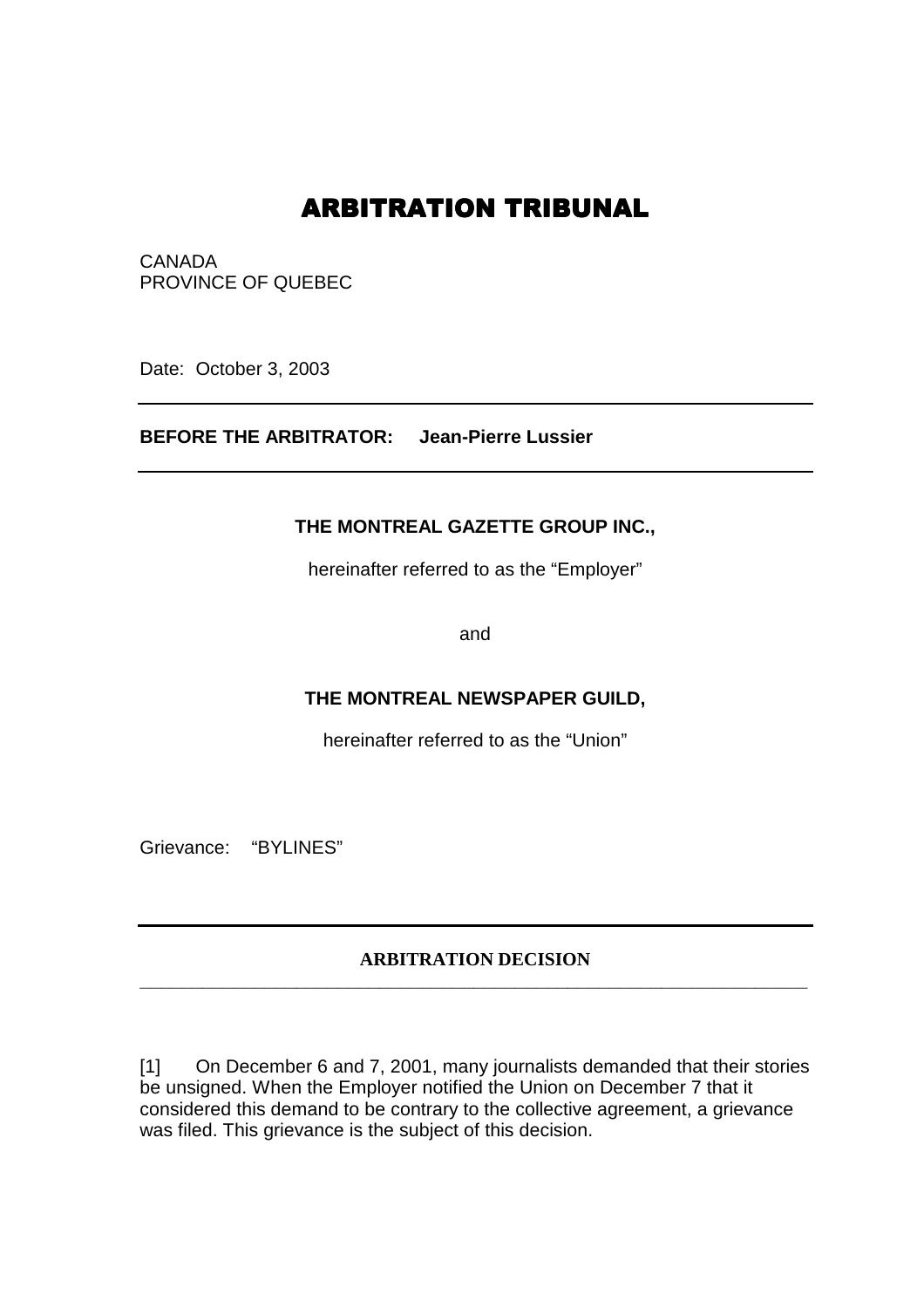# **1. THE EVIDENCE**

[2] The first witness, **Jan Ravensbergen,** stated that he has worked at The Gazette since 1978. Except for a four-year period when he was a copy editor, he has always worked as a reporter. He has also performed union duties since 1983. He explained that the grievance concerns the "Editorial" bargaining unit, a unit that covers approximately 180 members.

 $[3]$  Of this number, some 75 are reporters and  $40 - 45$  are copy editors while 5 are part of the editorial board. The editorial board includes three other persons who are members of management: the publisher, the editor-in-chief, and the editorial page editor.

[4] On 7 December 2001 at about 4:30 p.m., Mr. Ravensbergen was summoned to a meeting with the Editor-in-Chief, Peter Stockland, and the Vice-President of Human Resources, Jean-Pierre Tremblay. John Belcarz, President of the Union, although physically absent, participated in this meeting by telephone. The management representatives stated that the journalists' demand that their name not appear as the author of their stories contravened the collective agreement and that if they maintained this position, they would expose themselves to disciplinary measures. The employer demanded that the journalists' position be changed by the next day's edition.

[5] The Union officers immediately stated that they disagreed with this position of management and that they were filing a grievance. Furthermore, to prevent the union members from being penalized, Mr. Ravensbergen sent them the following e-mail at the end of the meeting:

"To all Guild members in Editorial:

Minutes ago, the Montreal Newspaper Guild was informed by Peter Stockland, Editor-in-Chief, and Jean-Pierre Tremblay, vice-president (Human Resources), that Mr. Stockland will shortly issue an order that reporter bylines must be restored for the Saturday edition of The Gazette and thereafter.

Mr. Tremblay informed the Guild that the company disagrees strongly with the Guild's interpretation of Art. 19 (a) of the Editorial Collective Agreement, which states, in full, that "An employee's byline or credit line shall not be used over his/her protest." Many reporters have recently withheld their bylines.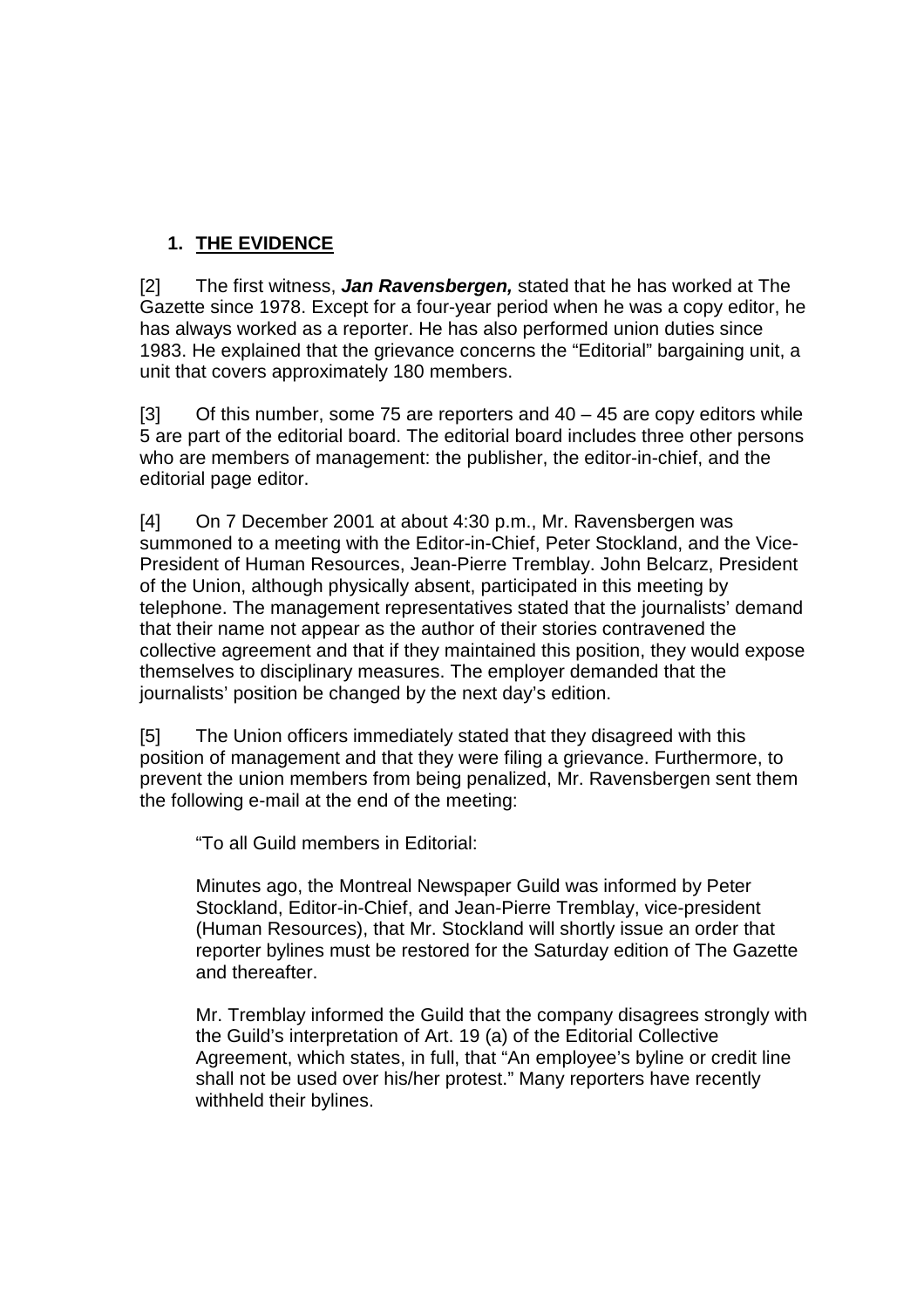The Guild filed a first-stage grievance immediately. Mr. Tremblay has agreed that the matter may be submitted to accelerated arbitration.

In the interim, however, the Employer has made it clear that Guild members who withhold their bylines may be subject to disciplinary action.

The Guild, as a matter of policy, always advises members to try to avoid being subject to disciplinary action. That advice stands in this instance as well.

We will keep you apprised of developments."

[6] This e-mail was followed 10 minutes later by another from the management, reading as follows:

"To all editorial staff:

Article 19(a) of the Collective Agreement does not permit reporters, columnists or other writers to withhold bylines arbitrarily as has been done for the past two editions of The Gazette. Please submit all copy with proper bylines for Saturday's Gazette and all subsequent editions. Thank you for your cooperation."

[7] Mr. Ravensbergen then set out the reasons why a great many reporters had demanded that their bylines be withheld from stories appearing on December 6–7, 2001. He stated that the Guild had been advised at about 4:00 p.m. on December 5 that at a meeting of the editorial board that day, it had been announced that there would henceforth be a national editorial written in Winnipeg at the corporate headquarters of the newspaper chain's parent company. At that point in time, a frequency of one national editorial per week was at issue, but the frequency was to increase to three per week.

[8] Several journalists then met informally in the presence of the Editor-in-Chief, Mr. Stockland. Informed by the Guild of their right to withhold their byline, a number of them decided to exercise this right in protest of the decision to publish a national editorial.

[9] Mr. Ravensbergen mentioned that the standard procedure for withholding one's byline is to indicate this choice to the copy editor when sending the article by writing "No byline please." In some cases the copy editor would ask the reason for this request; in others the reporter would anticipate this question by explaining the reason when making the request.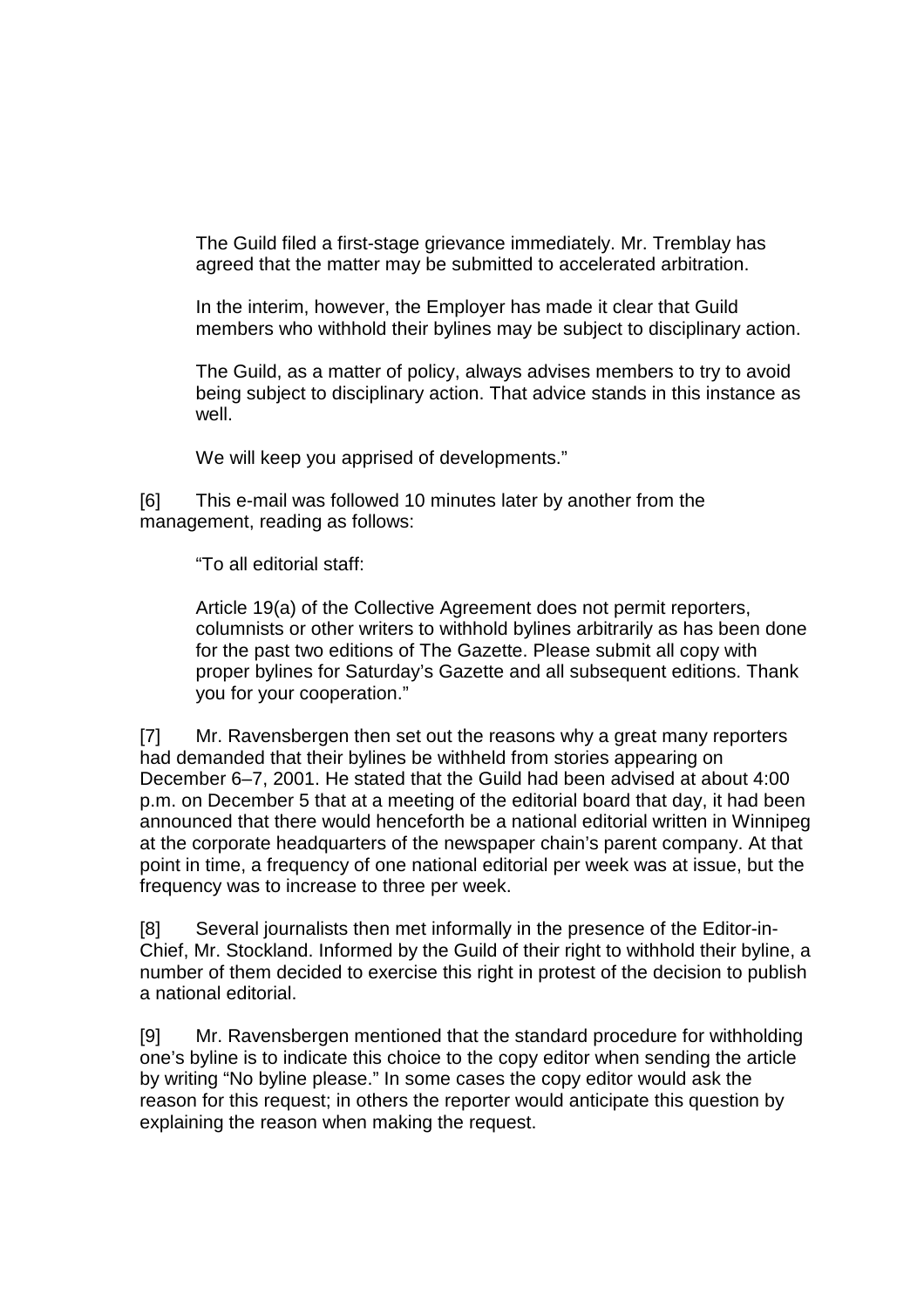[10] The national editorial was to be written by Murdoch Davis, Editor-in-Chief of Southam News in Winnipeg. This editorial would appear in the newspapers published by the company in Canada's larger cities. This would be the first time in the history of The Gazette that such a national editorial was at issue. Previously, editorials had been the exclusive business of the local editorial board which met, debated, and determined the subject and author of the next day's editorials.

[11] The first national editorial appeared on December 6, 2001. It concerned the tax regime for charitable foundations. The witness had understood that even if the local editorial board disagreed with the content of this national editorial, it was not allowed to express its disagreement. A columnist was allowed to do so, but his or her column had to be published on a different page of the newspaper, including the page opposite to the editorial page.

[12] This occasion, in December 2001, was not the first time that journalists had asked to withhold their bylines. This had happened from time to time for various reasons. The witness gave the example of journalists who exercised this right in protest at having being assigned to cover a given event. He mentioned the case of a journalist (Eric Siblin) who exercised this right quite often without the Employer ever having reacted against this practice. He gave examples concerning other journalists (Debbie Parkes, etc.) who had asked that their names be withheld without incurring any consequences.

[13] In the summer of 1984, when the journalists were involved in a conciliation process at the Ministère du Travail, they had all decided to exercise the provision authorizing them to withhold their byline. The employer did not react on that occasion.

[14] In February 2000, the witness himself requested that his articles on the Southam News wire service be published without his byline if they were also to appear in the Calgary Herald, then on strike. Other journalists did the same. The Guild, at that time, notified its members that they were entitled to withhold their byline in protest and suggested the appropriate phrasing to use at the beginning of their article if they wished to exercise this right.

[15] In December 2001, many journalists wished to protest by using what they considered to be their right to withhold their byline. The reasons for this position were stated at that time on a website created by many of them. The reasons were as follows: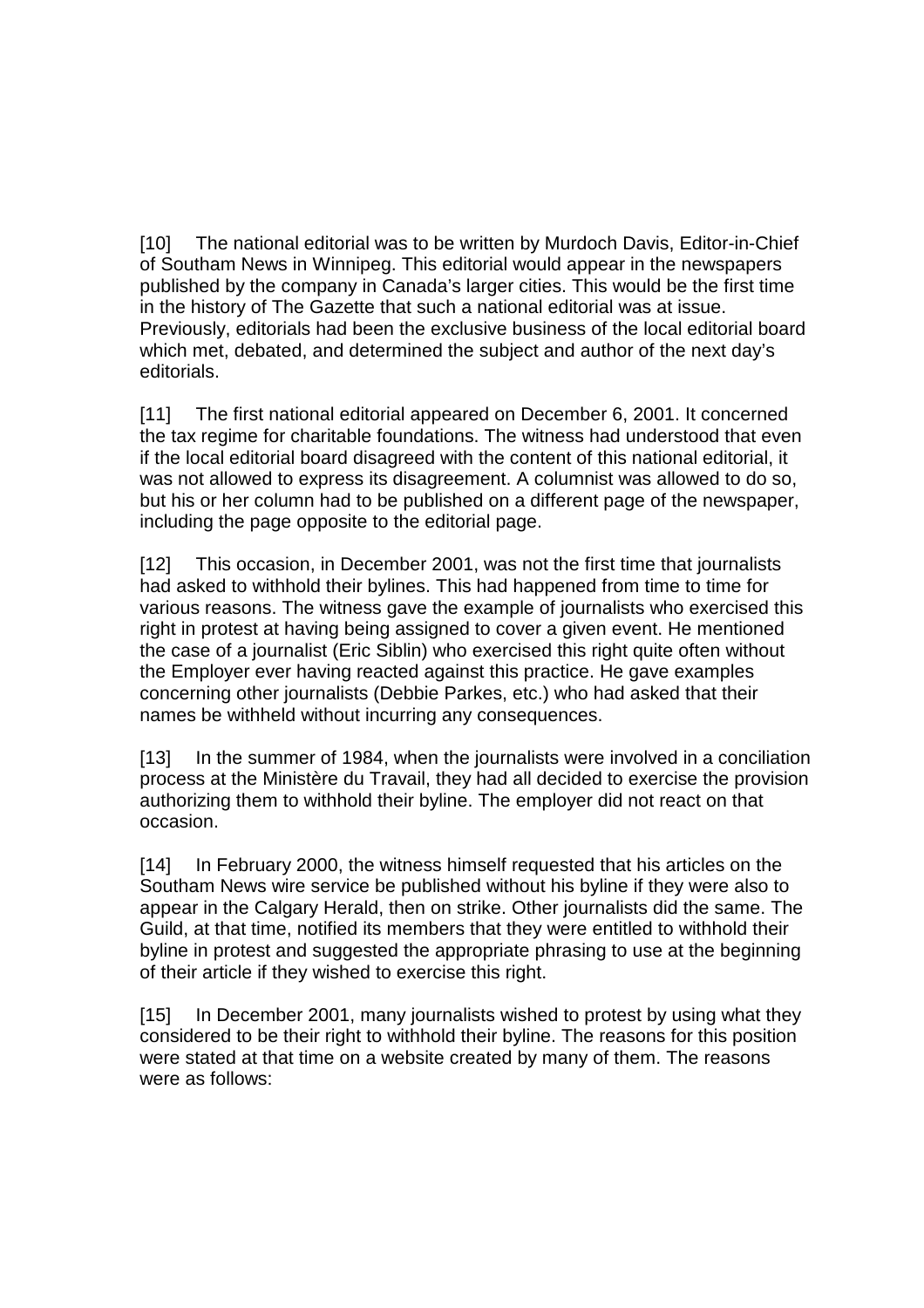#### "GAZETTE NEWSROOM

Welcome to a site put together by some Montreal Gazette reporters and editors on their own time. It is part of a protest against the decision by Southam News to force 12 of its major metropolitan newspapers to run "national editorials" written at the corporate headquarters of parent company CanWest Global Communications Corp.

DECEMBER 10, 2001 -- Media Giant Silences Local Voices: Canadian Journalism Under Attack

#### Le journalisme canadien attaqué

#### An open letter by journalists at The Gazette

For two days last week, many reporters at The Gazette in Montreal removed their names from the articles they wrote. It was a protest against the decision by Southam News to force all of its 12\*\* major metropolitan newspapers to run "national editorials" written at the Winnipeg corporate headquarters of parent company CanWest Global Communications Corp. The first was published last week. Another is to run Thursday (Dec. 13).

We believe this is an attempt to centralize opinion to serve the corporate interests of CanWest. Far from offering additional content to Canadians, this will practically vacate the power of the editorial boards of Southam newspapers and thereby reduce the diversity of opinions and the breadth of debate that to date has been offered readers across Canada.

CanWest's intention is initially to publish one national editorial a week in all major Southam newspapers. This will eventually become three a week.

More important, each editorial will set the policy for that topic in such a way as to constrain the editorial boards of each newspaper to follow this policy. Essentially, CanWest will be imposing editorial policy on its papers on all issues of national significance. Without question, this decision will undermine the independence and diversity of each newspaper's editorial board and thereby give Canadians a greatly reduced variety of opinion, debate and editorial discussion.

Editorial boards at each newspaper exist to debate public policy issues, reach a consensus and then present the reasoning to the public. They are designed to be largely free of corporate interests. This crucial process of journalistic debate is undermined by editorials dictated by corporate headquarters.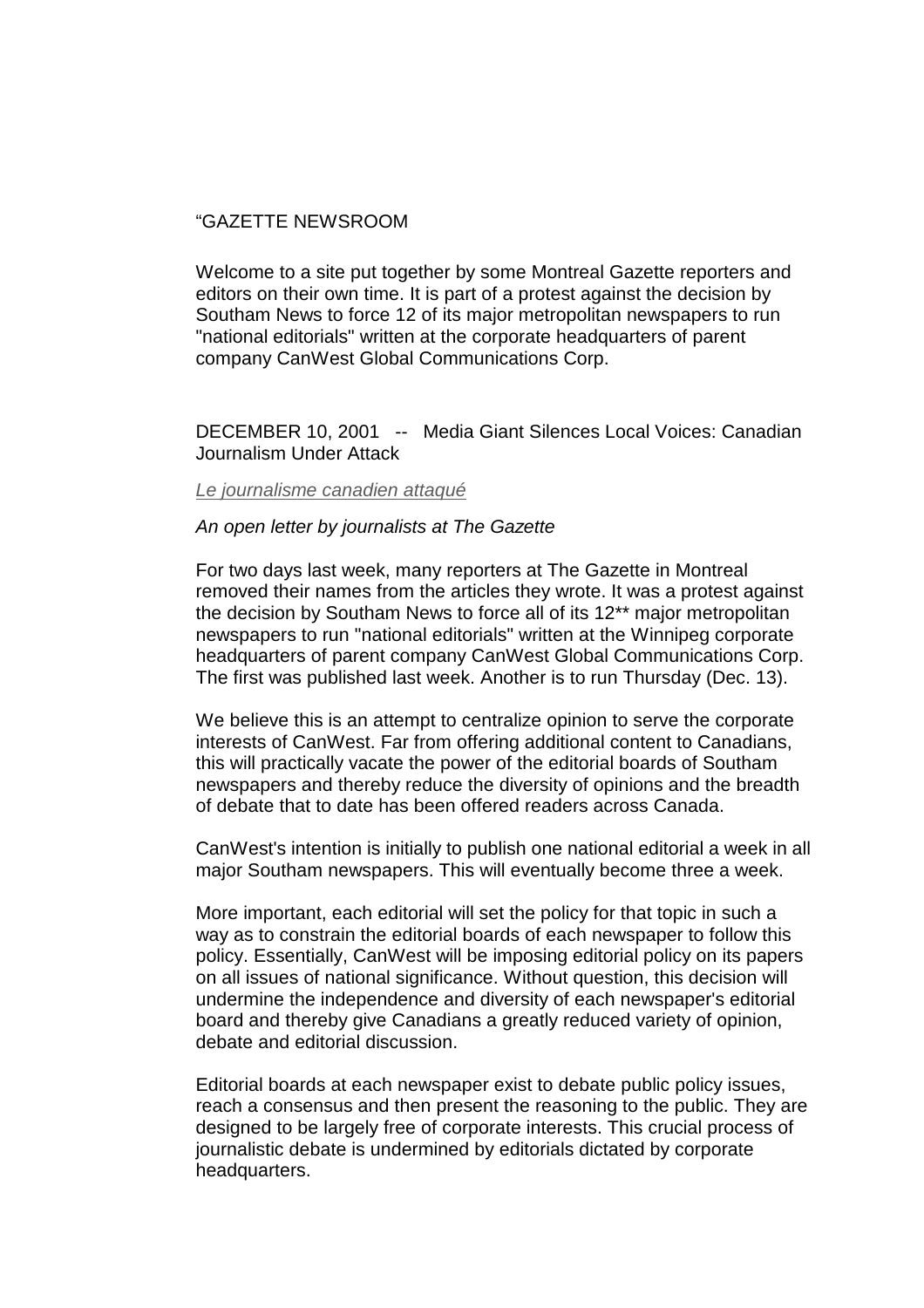We believe this centralizing process will weaken the credibility of every Southam paper. Last week's first editorial, for example, calls on the federal government to reduce and eventually to abolish capital-gains taxes for private foundations. Who would blame a reader for thinking the editorial simply serves the interests of the foundation run by the Asper family, owners of CanWest and Southam? Credibility is the most precious asset a newspaper possesses. When the power of the press is abused, that credibility dies.

Journalists have a duty to be faithful to the interests of their readers. Our responsibility is to seek the truth and encourage freewheeling debate on a full range of issues and present stories and ideas in as dynamic a way as possible. Blatant pressures applied to editors by CanWest have damaged this process at major newspapers across Canada. The company is narrowing debate and corrupting both news coverage and commentary to suit corporate interests.

A free press is no longer free when competing voices disappear, yet the federal government has recently permitted two large corporations, CanWest and BCE Inc., to secure a stranglehold on Canada's major privately operated television and newspaper outlets. It is time for a thorough inquiry into this dangerous situation.

\*\* Halifax Daily News, St. John's Telegram, Montreal Gazette, Ottawa Citizen, Windsor Star, St. Catharines Standard, Regina Leader Post, Saskatoon Star Phoenix, Calgary Herald, Edmonton Journal, Vancouver Sun, Victoria Times-Colonist."

[16] Under counter-examination, the witness stated that he had never been a member of the editorial board; and, as to the meeting of 7 December 2001, he acknowledged that he had gone to the Mr. Tremblay's office accompanied by Mr. Stockland; he did not remember their conversation en route. On the subject addressed during the meeting, the atmosphere was tense. The witness recalls mentioning that someone should be allowed to write a story on what was happening in the newsroom and on the journalists' position on the issue of national editorials.

[17] Mr. Ravensbergen denied that disciplinary measures were ever at issue in relation to any expression of frustration or betrayal on the part of the journalists. He maintained that the threat of disciplinary measures related solely to the absence of bylines.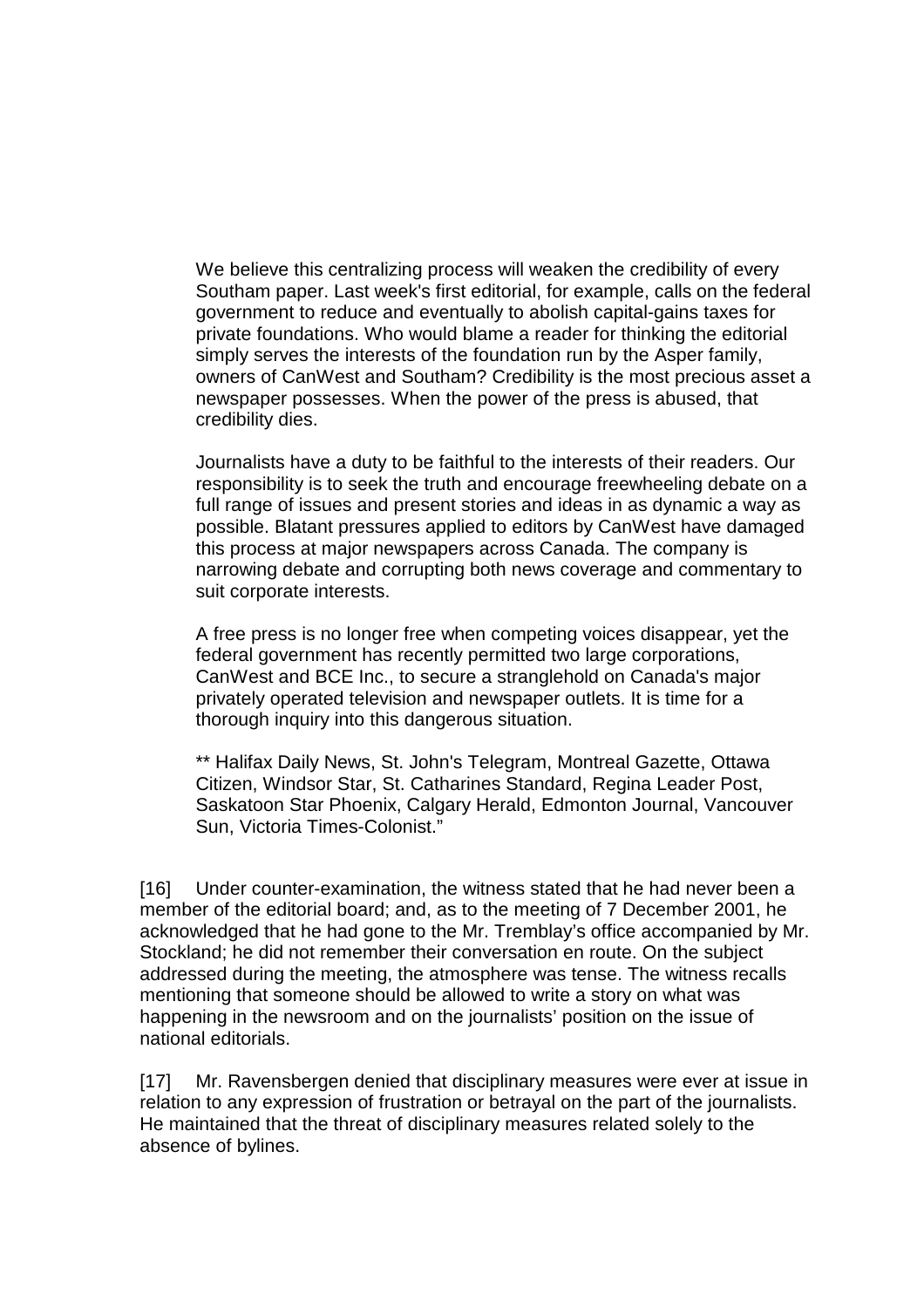[18] Finally, the witness was questioned on certain editorial policies he had attributed to Southam in the 1990s as well as on his own opinions as to the copy editor's role when asking a journalist why the latter wishes to withhold a byline.

[19] **Eric L. Siblin** is a journalist. He was employed by The Gazette from 1996 to February 2002 after working for other press corporations, such as Canadian Press, for seven years.

[20] He was on a sabbatical year from November 2000 to November 2001, but did not resume working until February 2002. He resigned on February 26 of the same year.

[21] The witness recounted that he had quite often requested that his name not appear as the author of an article he had written. He estimated that, excluding the sabbatical year, during his last 12–18 months of employment at The Gazette he had asked the copy editor to withhold his byline about every other article. The copy editor had asked the reason for the request only four or five times. He had responded, for example, that the story was banal and not worth publishing. In other cases he had responded that the article should have been assigned to a junior journalist. He had never responded that it was because the content of his article had been changed. It was almost always for reasons of professional pride.

[22] At no time had he been reprimanded or warned with respect to his requests to withhold his byline.

[23] **Neil Laverdiere** is a copy editor. His work consists in receiving articles, reading them and editing them as necessary. The changes involved may be minor, affecting form only, in which case it is unnecessary to discuss them with the reporter. Where changes to the content are necessary, he discusses them with the reporter. Where the latter disagrees, he or she may refer to the supervisor, etc., and if he or she continues to refuse the change, he or she may request that the byline be withheld.

[24] Mr. Laverdiere has been working as a copy editor for 20 years, and with The Gazette since 1988. He stated that apart from substantial changes to an article, there are other cases in which journalists request that their byline be withheld. This is done by means of a note at the start of the article, or in some cases verbally. When such a request is made, Mr. Laverdiere always inquires as to the reason for it, but he always respects the journalist's wishes.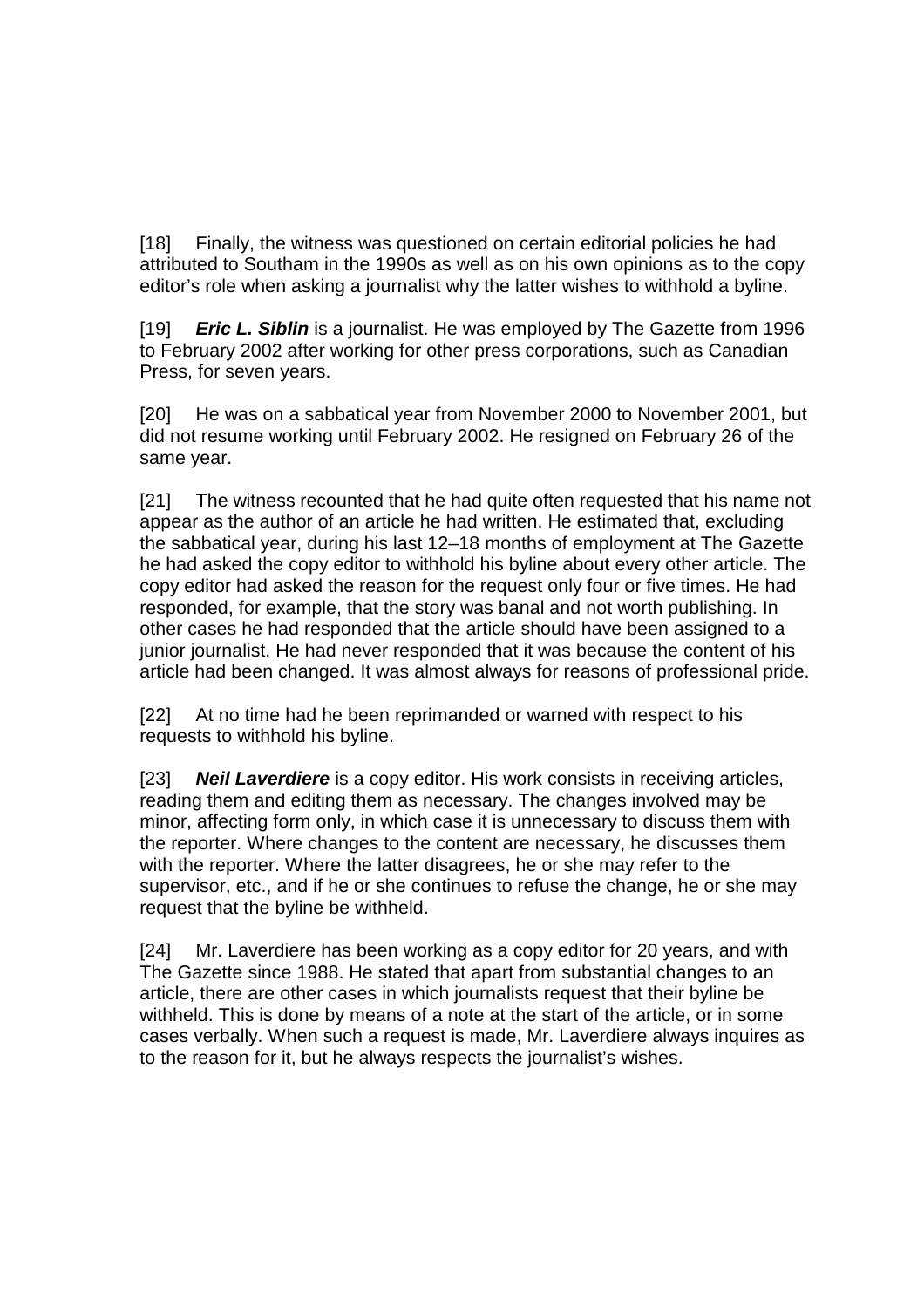[25] During the period relevant to the grievance, no one asked him to withhold a byline. Prior to that, when such a request was made, he had never heard that a reporter could be disciplined for this reason. He himself had never received any instructions to the effect that the reporter's decision should be ignored. However, he believed that he has the authority to include the reporter's name despite the latter's opposition. Questioned as to the source of this opinion, he answered that he has always believed that he holds this power.

[26] **Michelle Lalonde** has been a journalist at The Gazette since 1991. Prior to that she worked part-time at the Globe and Mail in Toronto. In December 2001, when the national editorial policy was at issue, a frequency of three editorials per week in all of the chain's newspapers was being discussed.

[27] Concerned, the journalists met informally. They feared that this situation would affect their publication's independence, and particularly that of their editorial team, and that it would consequently harm the newspaper's credibility. It was in protest of these eventualities that she and several other reporters decided to withhold their byline from several stories. She was not questioned then by the copy editor nor by any other representative of the Employer as to the reasons for her request.

[28] Prior to that, she had made a similar request about ten times. The reason had been that either the article was very short, she disagreed with changes made by the copy editor, or the article did not deal with a subject related to her usual beat. In several cases the copy editor had asked her why she wanted to withhold her byline, but she always believed that her byline belonged to her and that she was entitled to request that it not appear, whatever her reasons. She did not recall any situation in which a copy editor had reversed a journalist's decision to withhold a byline.

[29] Two days after the bylines were withheld, Ms. Lalonde discontinued this practice because she saw a notice from the Guild to the effect that there would be sanctions if journalists persisted in doing so. The content of the notice posted by the Union was not contradicted by any notice from the Employer to the effect that there was no threat of disciplinary measures.

[30] The parties agreed that if the other journalists involved in the events of 5– 6 December 2001 were to testify, they would agree with Ms. Lalonde's version of the events.

[31] **Enza Micheletti,** at the time in question, had been a copy editor at The Gazette since 1998. Her immediate supervisor was Jack Romanelli, himself an assistant to Ray Brossard.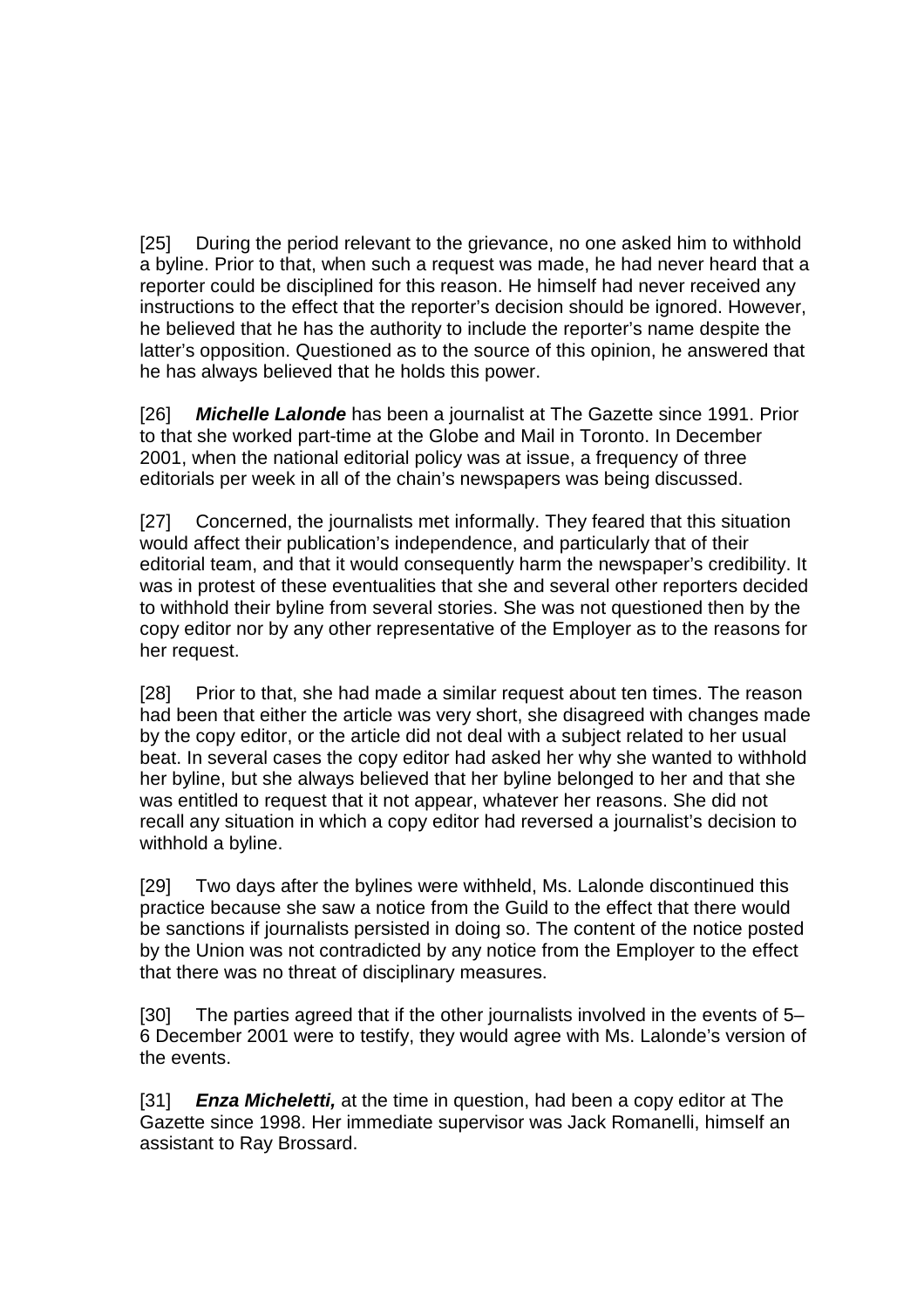[32] She recalled that on 5–6 December 2001, several reporters asked her to withhold their bylines. When she noticed that the number of requests was abnormally high, she asked other copy editors what she should do. She spoke to Mr. Romanelli about the requests, who responded: "If people are asking, you have to take it out."

[33] It was not until the second day that she received an explanation why several reporters had made this request.

[34] Prior to these events, she had occasionally had to withhold bylines. This had happened perhaps one time out of 20 or 25. When it did occur, she asked the reporter the reason. But even if she disagreed with the reasons given, she did not believe that she had the authority to ignore the request.

[35] Under counter-examination, Ms. Micheletti responded that when she talked to Mr. Romanelli and asked him what she should do in the face of numerous requests to withhold bylines, the latter's response was unambiguous, and he had in fact discussed the appropriate course of action with Mr. Brossard.

[36] **Alexander Senyk** has been working at The Gazette for 20 years. He worked for five years as a reporter, and then as a copy editor. He was not working on December 5–6, 2001, but he did work on December 7. Upon arriving at work, he saw a memo signed by Mr. Stockland to the effect that there could be consequences if bylines continued to be withheld. There was no request to withhold a byline that day.

[37] In the past, continued Mr. Senyk, he had occasionally received a request to withhold a byline, perhaps six times a year. In general, this happened when the reporter disagreed with the copy editor on changes to the article or the importance of the article, etc. He remembered one journalist, Debbie Parkes, who typically requested that her name not appear on any article concerning events on the South Shore of Montreal. Mr. Senyk added that he had never been asked by a manager to include or withhold a reporter's byline against the latter's will.

[38] The parties agreed that if the other copy editors were to testify, they would agree with Ms. Micheletti's and Mr. Senyk's versions of the events.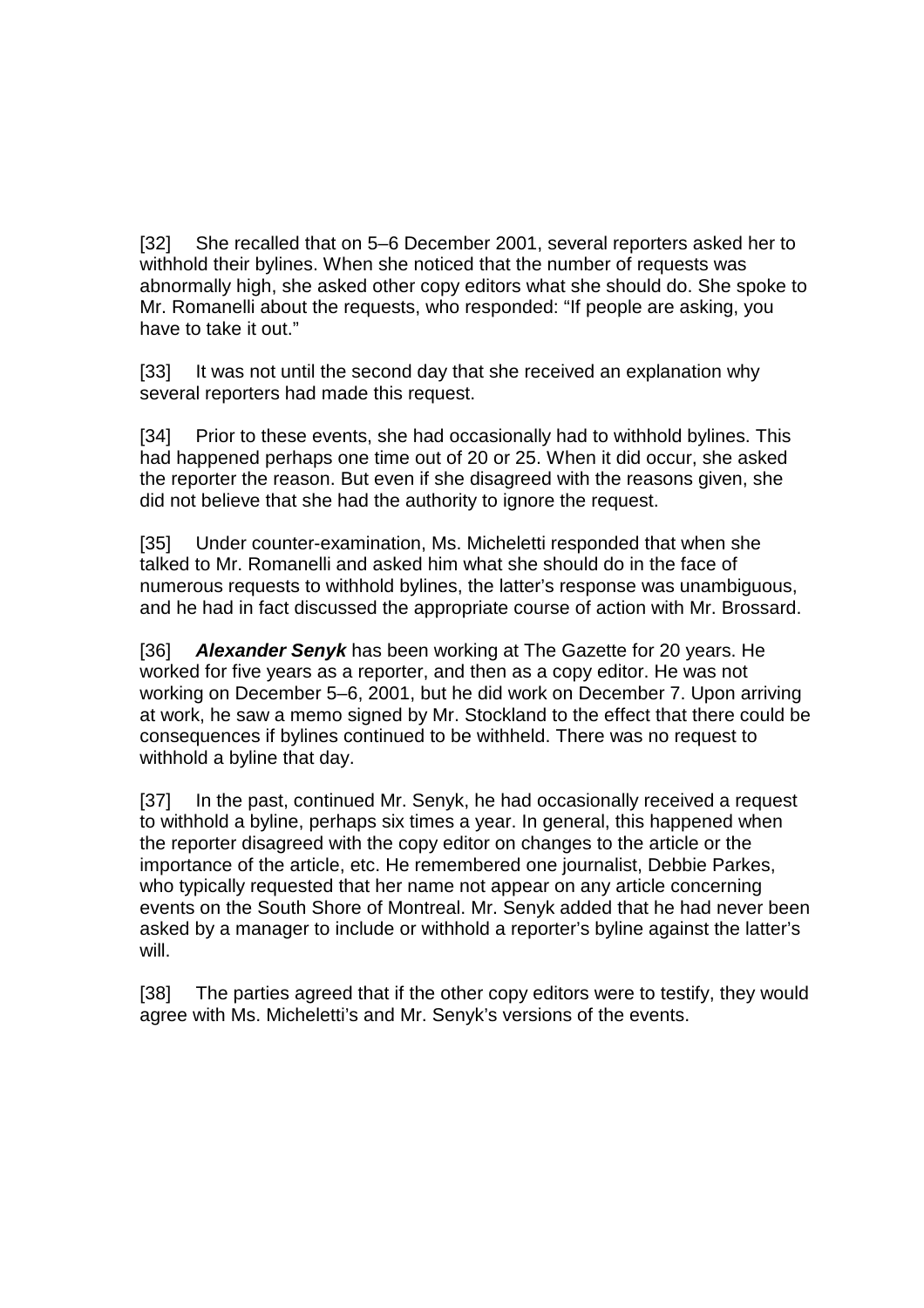[39] **Minko Michael Sotiron** teaches journalism, and particularly the history of journalism, at John Abbott College and Concordia University. He was declared an expert witness. He testified as to the origin of the concept of "byline" in North American English-language journalism. Although he testified orally, he essentially reiterated the contents of a document prepared by himself to the attention of the counsel to the Union. This document was produced as Exhibit S–27 and reads as follows:

"Dear Mr. Sciortino:

After some hours both on the internet and especially in the journalism section of Concordia University's library, I can give you a brief sketch of the development of the byline in the North American context.

The byline began temporarily as Union generals Sherman and Hooker sought to identify and control reporters' accounts of their armies' movements during the American Civil War (1861-65). They forced accreditation and accountability upon the reporters by insisting that they attach their initials to their stories. One source noted that "correspondents' bylines became common during the Civil War, in part because editors wanted any criticism deflected to the writers instead of newspapers." [Implication that content responsibility is the reporter's and is thus associated with the name.]

After the war, news story anonymity quickly resumed because most editors and owners subscribed to the view, as commented by a New York Tribune editor who stated that using a correspondent's signature "inevitably detracts from the powerful impersonality of a journal."

After a hiatus, bylines began to appear once again in the 1880s. One of the first recorded bylines for the Associated Press was in 1885 by Charles S. Diehl who managed to get a rare and unusual interview with Jay Gould, head of the largest US railway, at the beginning of a potentially ruinous railway strike. The "association carried his name at the end to indicate that it was an exclusive dispatch [and] was … a great departure from tradition." [The byline came about then as a recognition of special effort from a reporter whose achievement went beyond the normal pursuit of his craft.]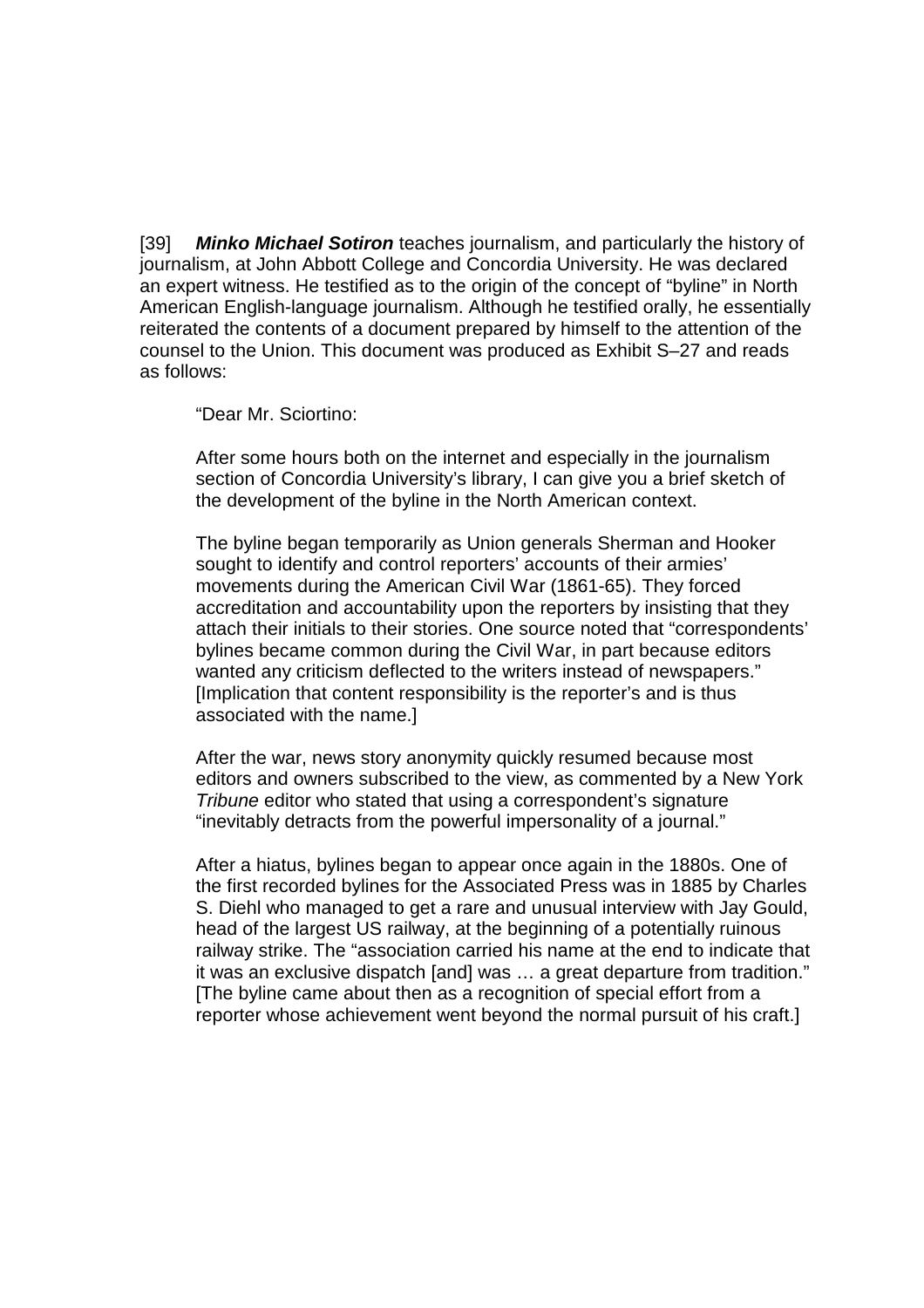At the end of the  $19<sup>th</sup>$  century, bylines began to reflect the increased status and higher salaries of certain star correspondents, who, through extraordinary personal efforts, had distinguished themselves from the rank-and-file reporters. For example, because of her sensational stunts (such as beating Jules Verne's fictional trip around the world in 80 days and spectacular exposes), Nellie Bly's byline made her a household name in the USA. Other star reporters such as Henry Livingstone (his discovery of Dr. Livingstone in Africa), Richard Harding Davis and others (through their dispatches from Cuba during the Spanish-American War) also became quite well-known. Again, bylines went to extraordinary journalistic personalities for sensational and spectacular journalistic performances.

But there was still resistance to the use of the byline. For example, Adolph Ochs, the proprietor who made the New York Times the greatest American journalistic institution, shunned the byline as long as possible. He wanted the Times to be as much and as impersonal an American national institution as the London Times was in Britain.

After World War I, however, the byline finally came into its own. Its rise is linked to the increasing desirability and insistence on objectivity in journalism in the early 20<sup>th</sup> century, according to Michael Schudson (author of Discovering the News). It also was reflected by the rising popularity of star reporters especially the political columnists and journalists who specialized in certain types of stories. Sports, humor, business, and other specialists received their bylines. Their signed articles reflected the increasingly popularity of "individual" journalism. This journalism connotated an emphasis on literary style (almost authorship) and the personal opinion of the writer as opposed to the "objectivity" f the news columns. Interestingly, the hard news front page of the New York Times was the last section of the paper to get bylines. Though the Times began to grant bylines on its front page to foreign correspondents, especially those whose copy was dominated by the first person singular. This was borne out by another study of US newspapers from 1920 to 1940, which also noted the rise of bylines in distinction to the need for the objectivity of the newspaper as a whole.

The Associated Press, which had long resisted using the byline (with the rare exception) began to use it more and more. This followed an emotional and highly popular series on the well-publicized burial of the Unknown Soldier in 1921. Readers were so moved by the touching prose of its reporter that they demanded to know his name. Increasingly, personal journalism was becoming in vogue.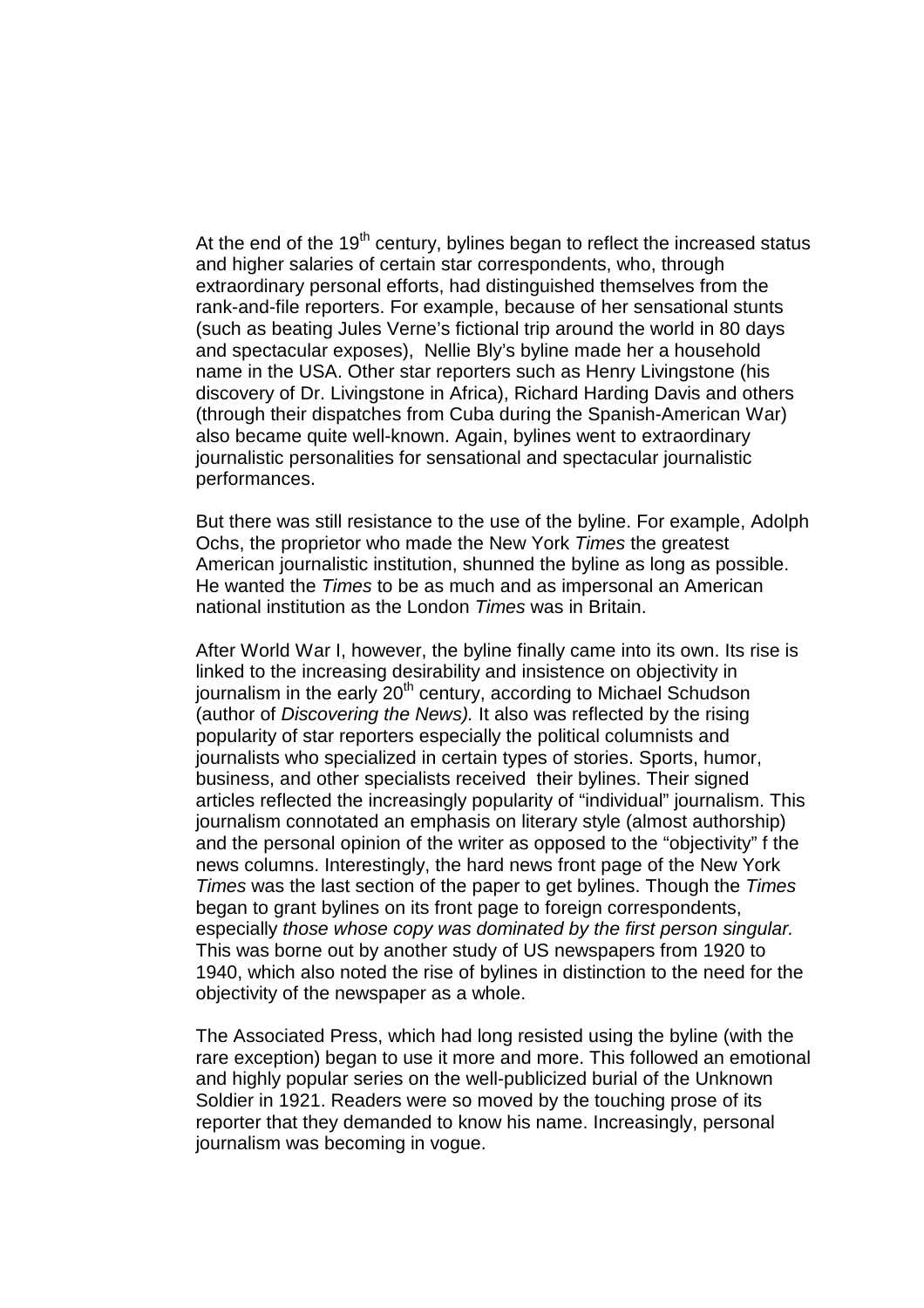There then is a great deal of evidence to suggest that the byline came about as a recognition of the reporter as an individual author, signifying that his byline was a kind of signature attesting to abilities innate in his personality and character. The newspaper owners long resisted this change because the unsigned news story reflected the authority and objectivity of the newspaper as a whole. Thus, the byline is a reflection of the reporter' personality and belongs to him as surely as the color of his eyes and other personal features. It follows that what he does with his name is his business.

Byline withdrawal as a means of airing grievances and protest has become increasingly common throughout North America. For example, reporters at a number of newspapers including the Washington Post, the Associated Press in San Francisco, the Providence Journal and others in Saskatoon and Vancouver. Last week, the Globe and Mail reported that Toronto Star reporters withheld their bylines in support of grieving reporters at another Ontario newspaper.

Sincerely,

Minko Sotiron, PhD"

[40] **Larry McInnis** has been retired since 1998. In the 20 years prior to his retirement, he worked at The Gazette as a copy editor. He was also president of the Union from 1982 on, after sitting on its executive committee.

[41] Questioned as to the change in the language of Articles 19(a) and (b) between the collective agreements of 1979–81 and 1981–84, he explained that the text had been split into two parts to signify that the withholding of a byline is a journalist's prerogative, regardless of whether changes have been made to the body of the article. The text was also changed to add the phrase "credit line" to indicate that photographers enjoy the same right. In sum, the intent was to clarify that journalists are entitled to withhold their bylines even when no changes have been made to a text.

[42] However, Mr. McInnis continued, Article 19(b) mentioned the parties' agreement that an opinion piece written by a columnist must bear the latter's name. This was the reason for the language "In the case of analysis, columns… which must include the byline…"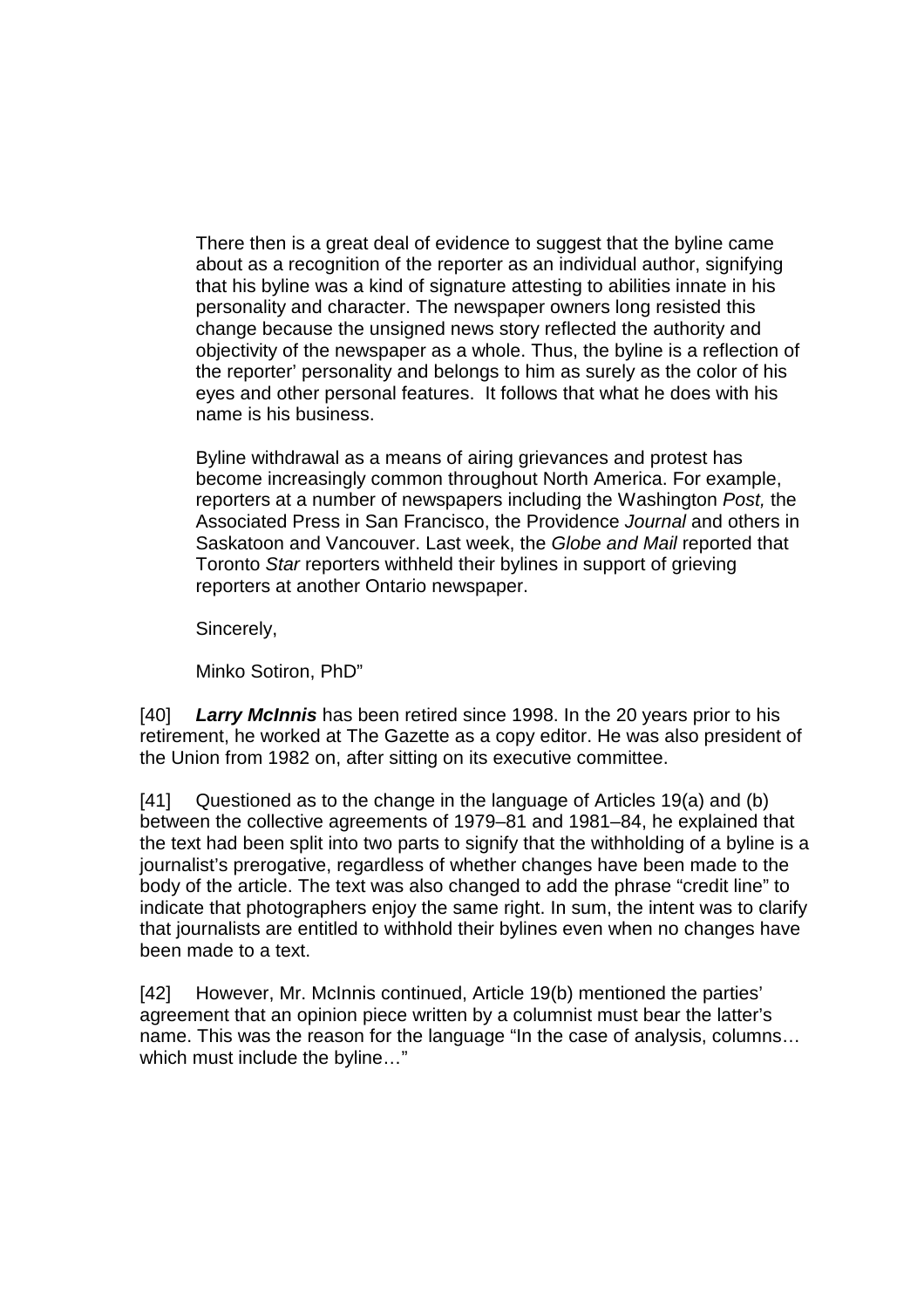[43] **Jean-Pierre Tremblay** is Vice-President, Human Resources at The Gazette. He has been working there since April 1984 and, as part of his responsibilities, he handles bargaining and the application of collective agreements. He stated that in 1984 he had just joined the staff. He participated in the bargaining committee but was not the management spokesperson, though he did assume that responsibility as of the 1986 bargaining sessions.

[44] Mr. Tremblay has no memory of discussions concerning the application of Article 19, and this grievance, in his opinion, is the first to deal with this matter. Although his memory is hazy, he stated that it is possible that in 1984, the employees requested that their bylines be withheld from their articles as a spur to the negotiations. The Employer did not react, since the negotiations were difficult and it wanted to keep the situation calm.

[45] On 6 September 2001, the witness received a telephone call from Mr. Stockland informing him that several journalists had requested that their bylines be withheld to protest the existence of national editorials. He immediately told Mr. Stockland that this practice was not authorized by this provision, whose purpose was quite different. For Mr. Tremblay, there are three permissible reasons for withholding a byline: a substantial change has been made to an article; the journalist merely rewrote a press release or only composed several lines of an unimportant news item; or for reasons of security where, for example, the journalist wanted to protect his or her identity against possible wrongdoers. He continued that the purpose of this clause as negotiated was not to allow journalists to protest against the views of the company owner. It was for these reasons that he told Mr. Stockland not to accept the withholding of the bylines.

[46] On Friday, December 7, many bylines were nevertheless withheld from the newspaper, but management did not want the situation to continue in the Saturday edition. Mr. Tremblay and Mr. Stockland wanted to notify the employees of this and decided to involve the Guild. They asked Mr. Ravensbergen to attend a meeting. After giving the latter their interpretation of the scope of Article 19, Mr. Ravensbergen asked that the President of the Guild, John Belcarz, participate in the meeting, which he did via conference call. The Union representatives stated their disagreement with this interpretation of Article 19 and requested that this meeting be considered the first stage in a grievance proceeding.

[47] Mr. Tremblay added that discipline was not at issue for the management representatives, since in this matter, management merely had to deny the request to withhold the bylines. During the discussion, it was nevertheless stated that management wanted to avoid an escalation and that, if anything else happened, it could give rise to disciplinary measures.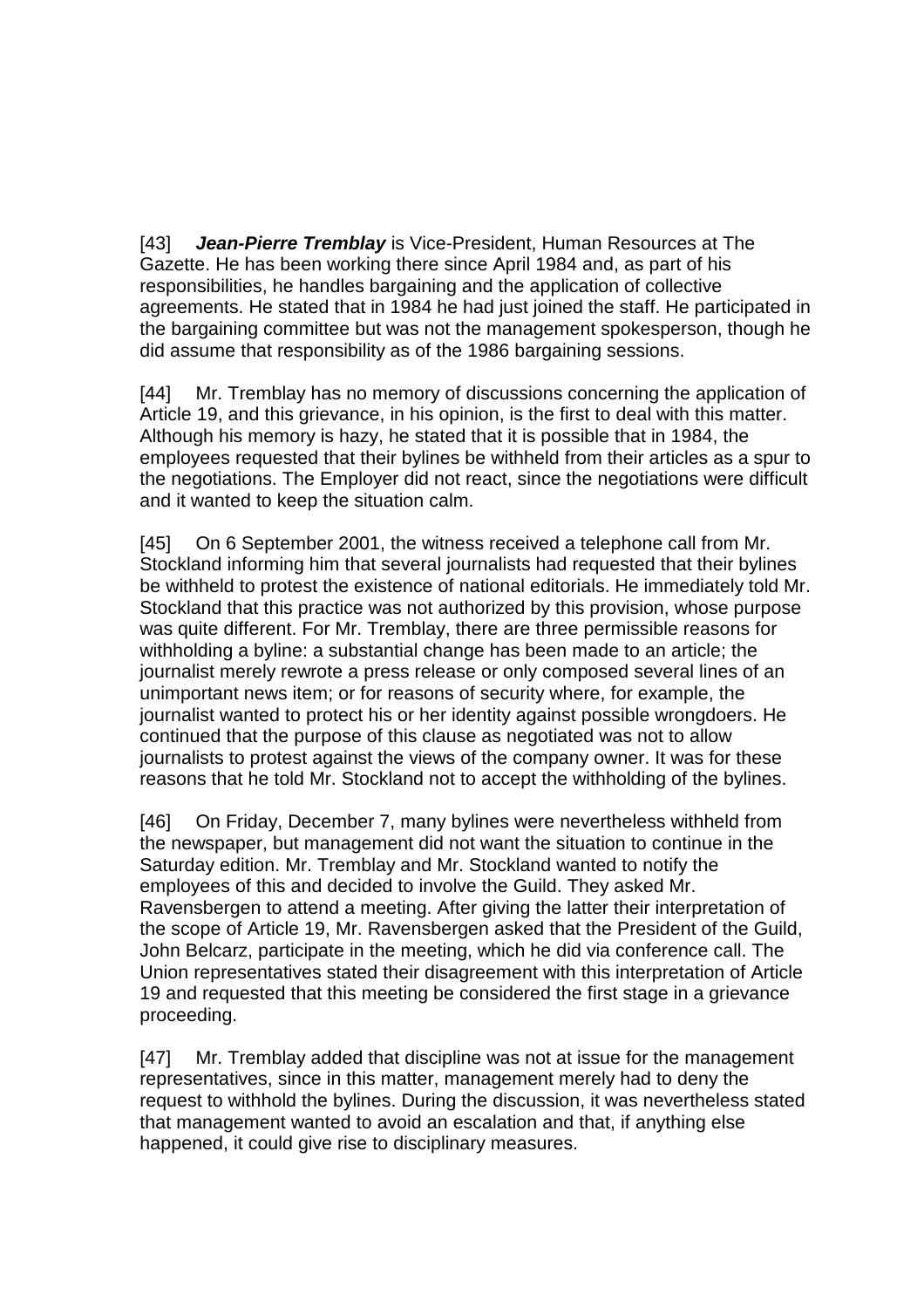[48] When Mr. Tremblay read the e-mail from Mr. Ravensbergen to the editorial employees stating that the Employer had discussed disciplinary measures, he did not see fit to react. It was not his responsibility to correct the Guild's communications and, moreover, management was seeking the Guild's cooperation. He therefore felt that it was not the right moment to tell the Guild that it was incorrect.

[49] Finally, Mr. Tremblay stated that the appearance of bylines over stories lends credibility to the newspaper. It is a practice that readers see as important.

[50] **Peter Stockland** has been Editor-in-Chief of The Gazette since September 2000. A journalist for 25 years, he worked for several publications, including the Calgary Herald as editorialist, before joining The Gazette.

[51] He stated that several months prior to December 2001, the issue of national editorials had been raised. The owner, CanWest, believed in its own political and social role and wanted to express its views once a week, on Thursdays.

[52] The preliminary discussions had revolved around local editorial policies and the implications of a national editorial. Could and should regional points of view be reflected, or could a so-called national point of view be given regional nuances? These issues had not been totally resolved when the first national editorial appeared. But the regional newspapers were nevertheless encouraged to publish comments criticizing a national editorial if, from a local point of view, the editorial did not reflect realities on the ground. In such a case, the critiques or comments were allowed to be printed on the page opposite to the editorial page.

[53] The existence of national editorials more or less ceased in June or July 2002.

[54] In early December 2001, there was a movement of protest in the newsroom against the decision to publish a national editorial. On December 5, several journalists met with Mr. Stockland and asked him to explain where matters stood. Subsequently, several of them asked to withhold their bylines. At that time, the stated intention was to publish three national editorials per week.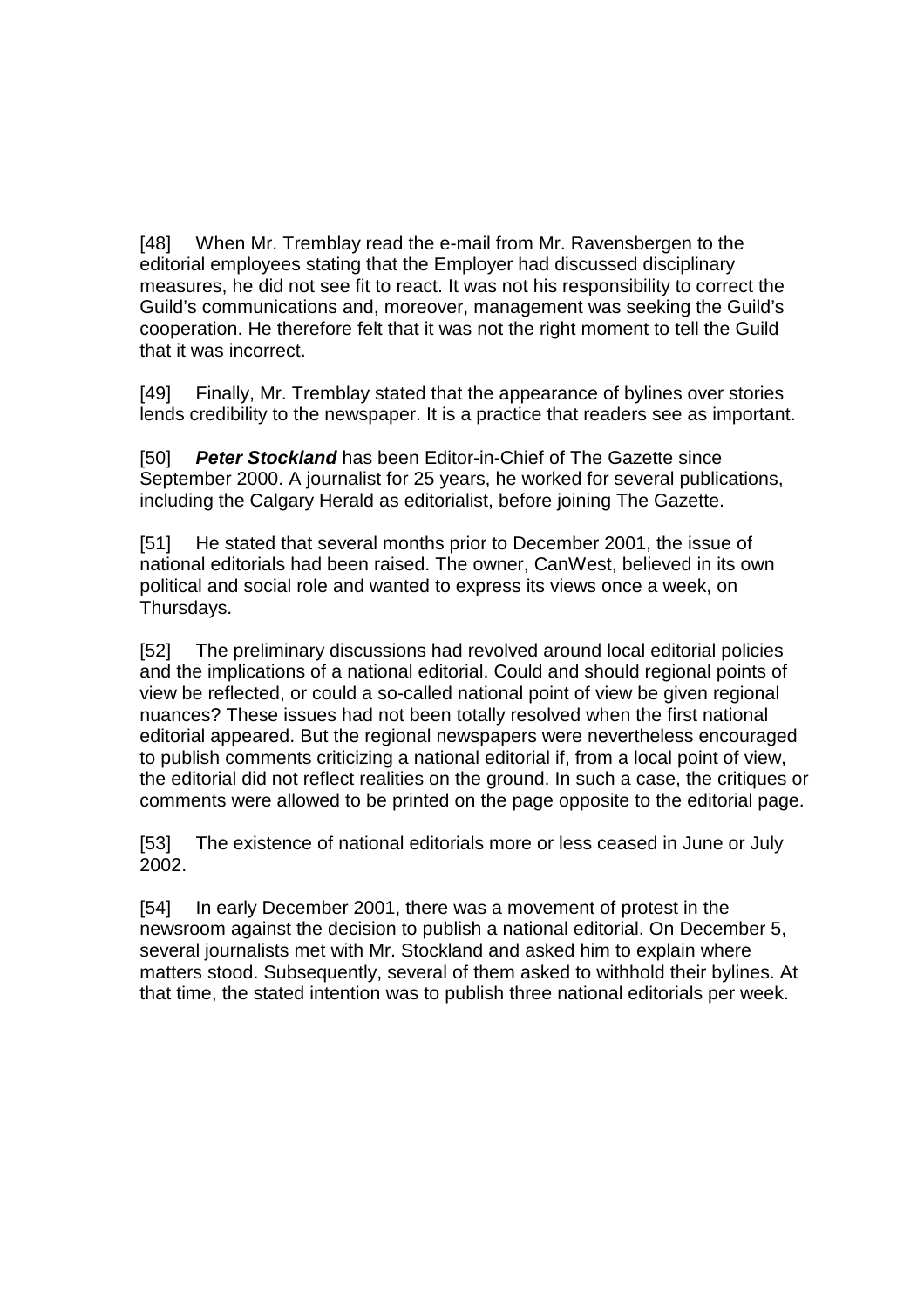[55] Since Mr. Tremblay was absent, Mr. Stockland consulted Mr. Romanelli on the scope of Article 19. Since this was unclear, the management agreed to withhold the bylines for the December 6 edition. After speaking with Mr. Tremblay, Mr. Stockland nevertheless decided to agree to withhold the bylines for the December 7 edition so as to allow the wind of protest to die down and tempers to cool. But a meeting with the Union representatives took place at the end of the afternoon on December 7. As to the content of the meeting, Mr. Stockland repeated Mr. Tremblay's comments. He, too, stated that it was never expressly stated at that time that disciplinary measures would be taken if the requests to withhold the bylines continued.

[56] According to the witness, it is the reverse problem that usually occurs with bylines; that is, journalists complain that their name did not appear even though they wanted it to. He pointed out that bylines have two purposes; on the one hand, they emphasize the journalist's contribution, and, on the other, they serve as a link between the newspaper and its readers, who like to know who wrote which article.

[57] As to the existence of unsigned editorials, this corresponds to standard practice in the North American English-language press.

[58] Questioned as to the withholding of bylines in the Calgary Herald by journalists of The Gazette, Mr. Stockland stated that the management of the Herald did not feel bound by the journalists' requests. It nevertheless opted to put up no opposition so as not to create problems for the newspapers that had been giving the Herald a helping hand during the strike.

[59] **John Belcarz,** President of the Montreal Newspaper Guild, gave evidence in rebuttal. Present by telephone at the 7 December 2001 meeting, he stated that disciplinary measures had indeed been at issue. Mr. Tremblay allegedly stated that if the requests to withhold bylines did not cease, he would have to react ("If not, we have to take whatever action to restore it"). Thus it was clear to the Union representatives that management intended to react through disciplinary channels.

# **2. ARGUMENTS**

[60] The **Union** argues that Article 19(a) has always been given the interpretation claimed by the grievance. Copy editors have always been convinced that it is the journalist's prerogative to withhold a byline, and it was only in December 2001, when Mr. Tremblay claimed that the Employer has a legitimate interest in this matter, that the problem arose.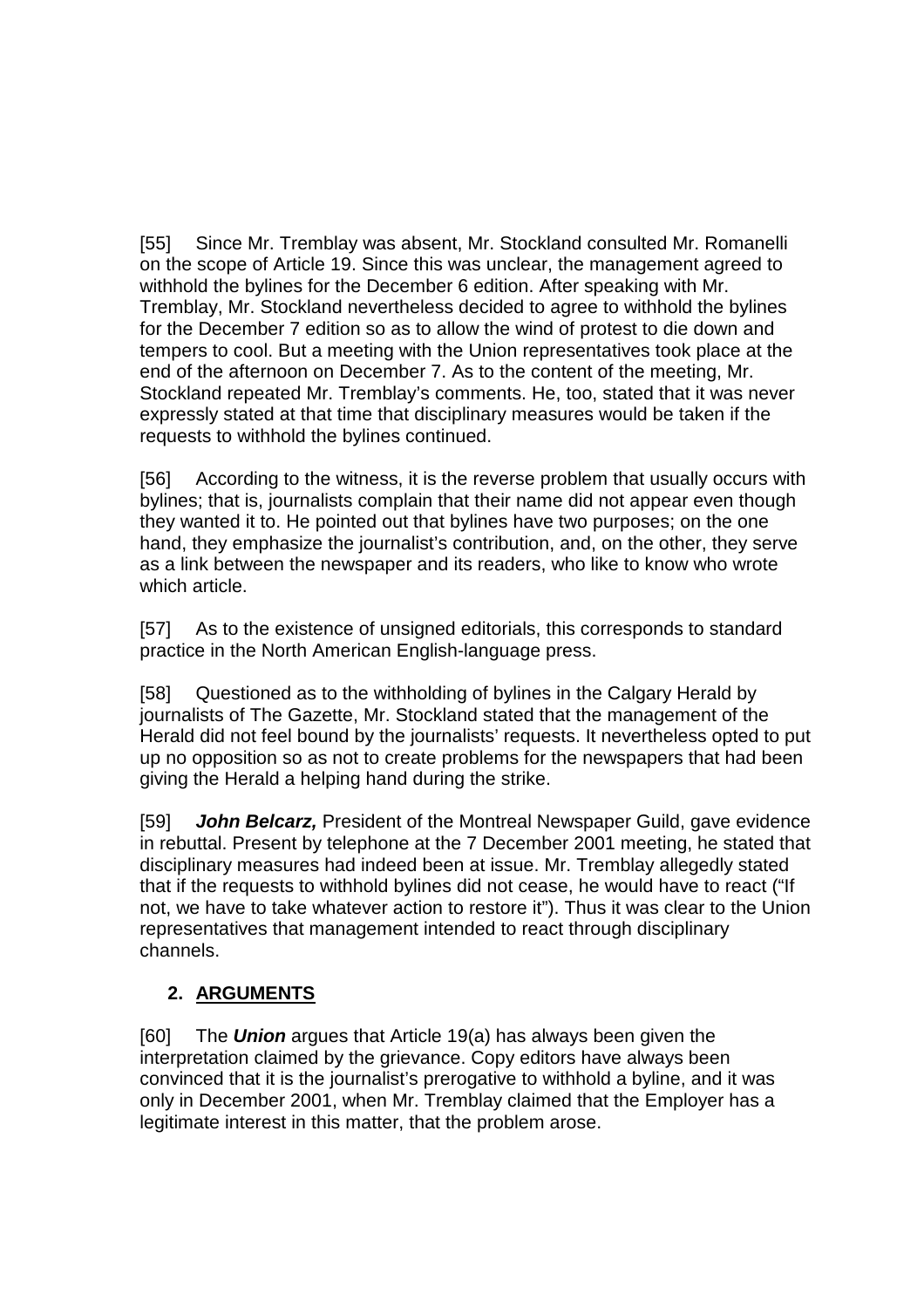[61] In actual fact, there were threats of disciplinary measures, and the filing of a grievance was appropriate, since the clause is clear and must be enforced. If there is a restriction on withholding a byline, it would be to exercise the right for a frivolous reason, which was far from the case here. After all, the reason for withholding the bylines was the threat to the autonomy of the newspaper and its journalists posed by the appearance of a national editorial three times a week.

[62] The **Employer** for its part, denies that disciplinary measures were ever threatened. It adds that it is entirely legitimate for the owner of several newspapers to want to convey its political and social point of view. One may agree or disagree on this point, but it is normal for the company owner to want to express its opinion.

[63] According to the evidence, the withholding of bylines was only one aspect of the reaction to this management decision. In reality, the withholding of the bylines was a concerted action to change a legitimate decision by the Employer. Article 19(a) was never negotiated for such purpose. The title of Article 19 is significant. The clauses it contains exist for the purpose of protecting the journalist's professional integrity. In order to withhold a byline, journalists must show that their integrity is threatened; for example, that the product to be published is no longer theirs due to the corrections, etc. The arbitrator should not forget that one of the conditions of employment is to grant the Employer the right to use a journalist's name, and Article 19(a), which constitutes a limitation of this right, must be interpreted in favour of the Employer.

# **3. DECISION AND REASONING**

[64] The grievance submitted to me essentially calls for a declaratory decision. The Union is asking me to conclude that the journalists have the right to withhold their byline, to declare that the Employer does not have the right to force journalists to refrain from exercising this right, and that the Employer violated the collective agreement by threatening to resort to disciplinary measures to prevent the exercise of this right. As to the last part, the Union is requesting an injunction against preventing the journalists from exercising their right to withhold their byline.

[65] I must stress at the outset that the evidence is not clear as to the threats to resort to disciplinary measures. The evidence only convinced me that the Union representatives inferred from the comments of the management representatives that the latter would resort to disciplinary measures. But Mr. Belcarz, for example, acknowledged that the phrasing used by Mr. Tremblay and Mr. Stockland was perhaps as follows: "We will take whatever steps are necessary to restore the bylines."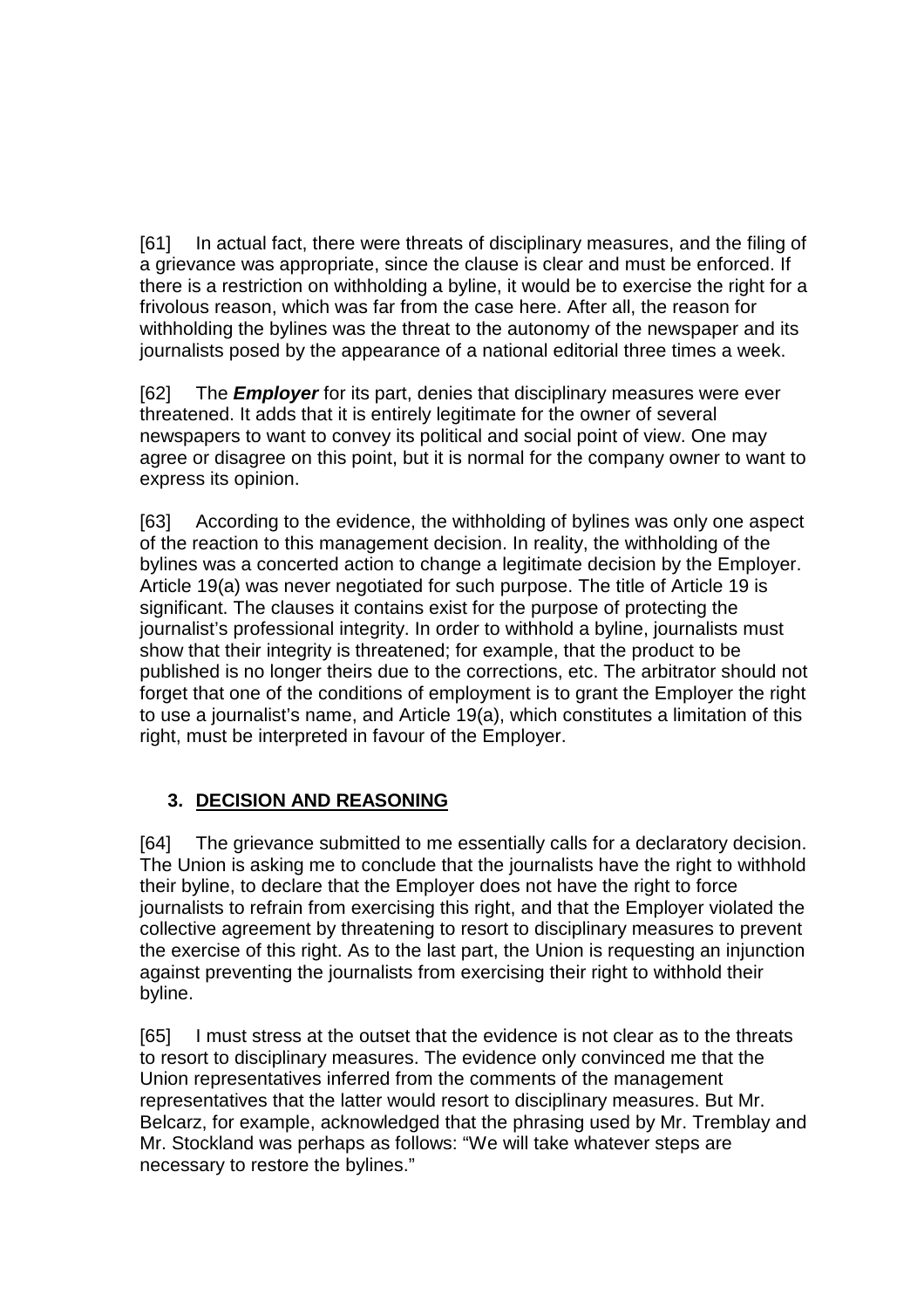[66] According to the management representatives, their intention was purely and simply to ignore the requests to withhold the bylines. According to the Union representatives, it had to be inferred from this that the maintenance of the requests could lead to sanctions.

[67] Whatever be the case, the essence of the debate does not really revolve around this issue. Whether or not there were threats of disciplinary measures does not change the declaratory nature of the grievance; since, in fact, no disciplinary action was ever taken, and if the Union is correct, a decision declaring that the right to withhold a byline is the journalist's prerogative and that the Employer has an obligation to respect it would suffice to decide this dispute.

[68] Before examining the collective agreement, a brief summary of the facts is in order. In early December 2001, the journalists learned that CanWest had decided to publish three weekly "national" editorials in all its newspapers. In fact, a "national" editorial written by the Editor-in-Chief of Southam News in Winnipeg, Murdoch Davis, was published about December 6 and subsequently, at a frequency of once a week for several months.

[69] This decision of the Employer caused a stir in the newsroom. Several journalists got together and asked the Editor-in-Chief, Mr. Stockland, for clarification. In protest, several of them decided to request that their bylines be withheld. They did this for the December 6 and December 7 editions without their requests being denied. At the end of the day on December 7, they were notified that they would not be allowed to withhold their bylines for the following day's edition.

[70] These facts being set forth, let us now examine the collective agreement. I shall begin with a memorandum of understanding explaining why I shall subsequently see fit to reproduce the language of the contract in both its English and French versions. It reads as follows:

### "LETTER OF UNDERSTANDING LANGUAGE OF NEGOTIATIONS

The parties recognize that this Collective Agreement was negotiated and concluded in English. As a result, it is their wish that, in case of conflict between the English text and the French text, the English text should prevail to the extent where the context allows it. In case of arbitration, if there is a discrepancy between the French and English texts, the parties would appreciate it if the Arbitrator could keep in mind that this Collective Agreement was negotiated in English."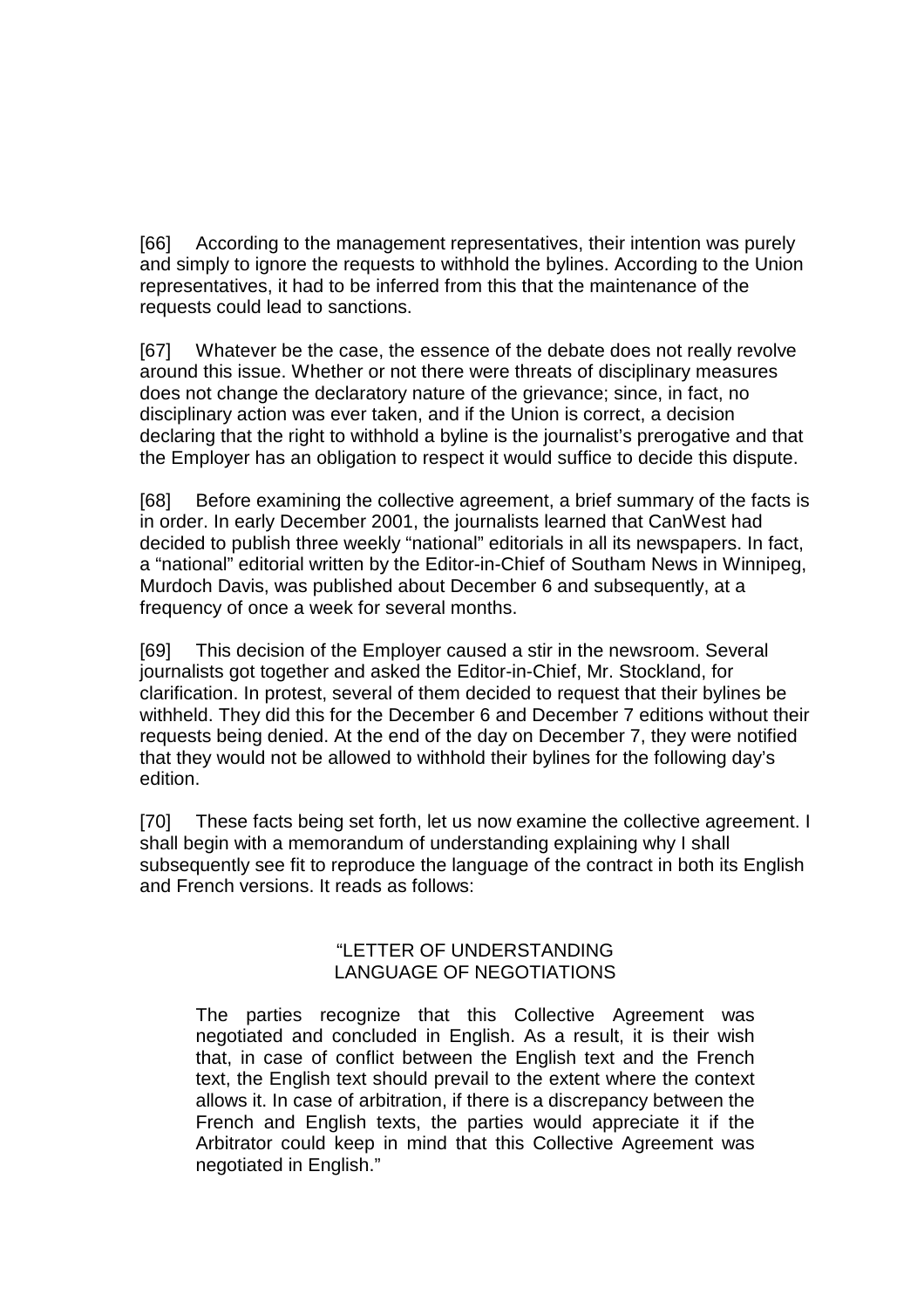[71] The clause most relevant to the dispute is 19(a). I also reproduce clause 19(b), which, in my opinion, adds some clarity to the debate. I also reproduce the title of Article 19, since the Employer invoked it in support of its claims. They are as follows:

### "EMPLOYEE INTEGRITY

Article 19 (a) An employee's byline or credit line shall not be used over his/her protest.

Article 19 (b) The Employer shall make no changes and/or cuts in articles or photographs submitted that would change the meaning of the material without prior consultation with the employee. If the Employer determines that changes or cuts must be made and if the author or photographer disagrees or is not available for consultation after all reasonable efforts have been made to contact him/her, the byline or credit line must be removed before publication of the material.

In the case of analysis, columns or opinions which must include the byline, no changes and/or cuts that would alter the meaning of the material shall be made without prior consultation with and the consent of the employee.

Upon request, any substantive changes in material shall be explained to the employee."

### INTEGRITE DU (DE LA) SALARIE(E)

Article 19(a) Le nom d'un(e) salarié(e) comme auteur(e) ou source ne sera pas utilisé contre son gré.

Article 19(b) L'Employeur ne fera aucun changement et/ou coupure dans les Articles ou photographies soumis, qui pourraient changer le sens dudit matériel, sans auparavant consulter le (la) salarié(e). Si l'Employeur détermine que des changements ou des coupures doivent être faits et que l'auteur ou le photographe n'est pas d'accord ou n'est pas disponible pour consultation après que tous les efforts raisonnables ont été faits pour le (la) rejoindre, le nom du (de la) salarié(e) comme auteur(e) ou source devra être enlevée avant la publication du matériel.

Dans les cas d'analyses de chroniques ou d'opinions qui doivent contenir la signature de l'auteur(e), aucun changement et/ou coupure pouvant dénaturer le sens du matériel, ne sera effectué sans consultation préalable et assentiment du (de la) salarié(e).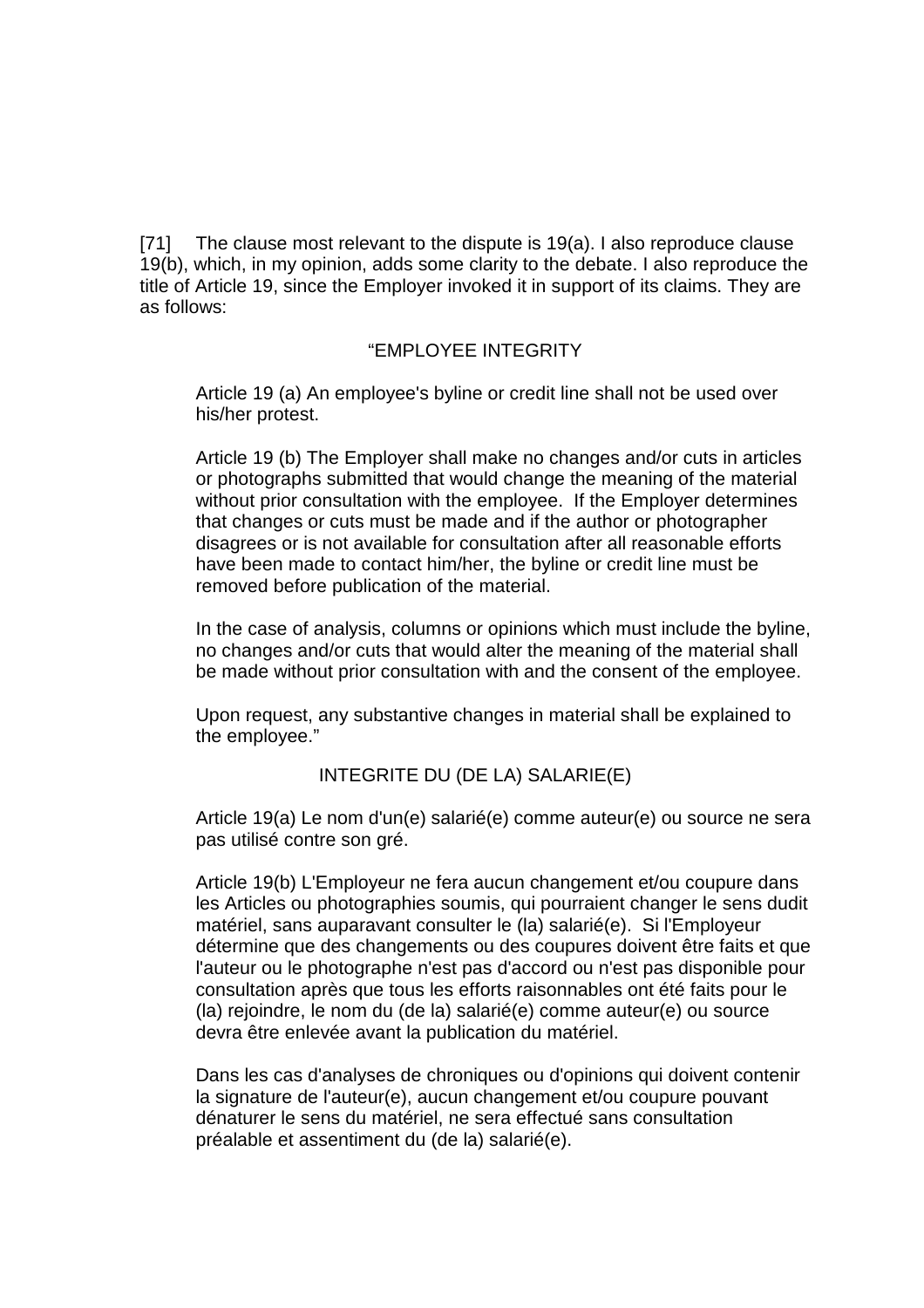Sur demande, tout changement substantiel au matériel sera expliqué au (à la) salarié(e)."

[72] My first remark concerns the clarity of the text of 19(a). It grants the employee the right to demand that his or her name not be used. As phrased, this provision grants the employee an absolute right.

[73] At best, for the Employer, this provision grants it a right consisting of two components, one of which is relative. On the one hand, the Employer can choose to refrain from publishing the author's name; on the other, if it chooses to publish it, it may not do so unless the journalist consents.

[74] This interpretation flows from the unambiguous wording of 19(a). And it is just as certain that the second paragraph of the following clause evokes the cases of analyses, columns, and opinions, which MUST contain the author's byline. This paragraph is thus a limitation on the rights of both the employee and the Employer. It signifies that the Employer may not exercise its right to refrain from publishing the author's byline and signifies as well that the author of an analysis, column, or opinion may not withhold his or her byline except where the text has been altered.

[75] But this paragraph, interpreted a contrario, also tells us that if analyses, opinions, and columns require a byline, this is not the case for other texts published in the newspaper. And if there is no mandatory byline for these other texts, neither is there any restriction on journalists' withholding their byline.

[76] It was claimed that the journalists' request denatured the purpose of 19(a), and the title of Article 19 was invoked in support of that claim. Let us begin with the title.

[77] It is clear that a title may serve to interpret a law or a chapter of a law but, as Professor Coté states, with case law in support of his position, the title may only be taken into consideration to the extent that the provision is ambiguous.<sup>1</sup> The title may not be invoked to restrict the scope of a well-defined provision.

[78] Counsel for management argued that if the text did not contain a patent ambiguity, it did contain a latent ambiguity in the sense that its application is ambiguous. I cannot agree. I see no ambiguity in the application of 19(a). If an employee requests that a byline be withheld, it is withheld. That's all there is to it. There is nothing in the fact that several employees make the same request at the same time that makes the clause ambiguous.

<sup>&</sup>lt;sup>1</sup> P.A. Coté, *Interpretation des lois*, 3<sup>rd</sup> edition. Montreal: Les Éditions Thémis, 1999, pp.  $70-1.$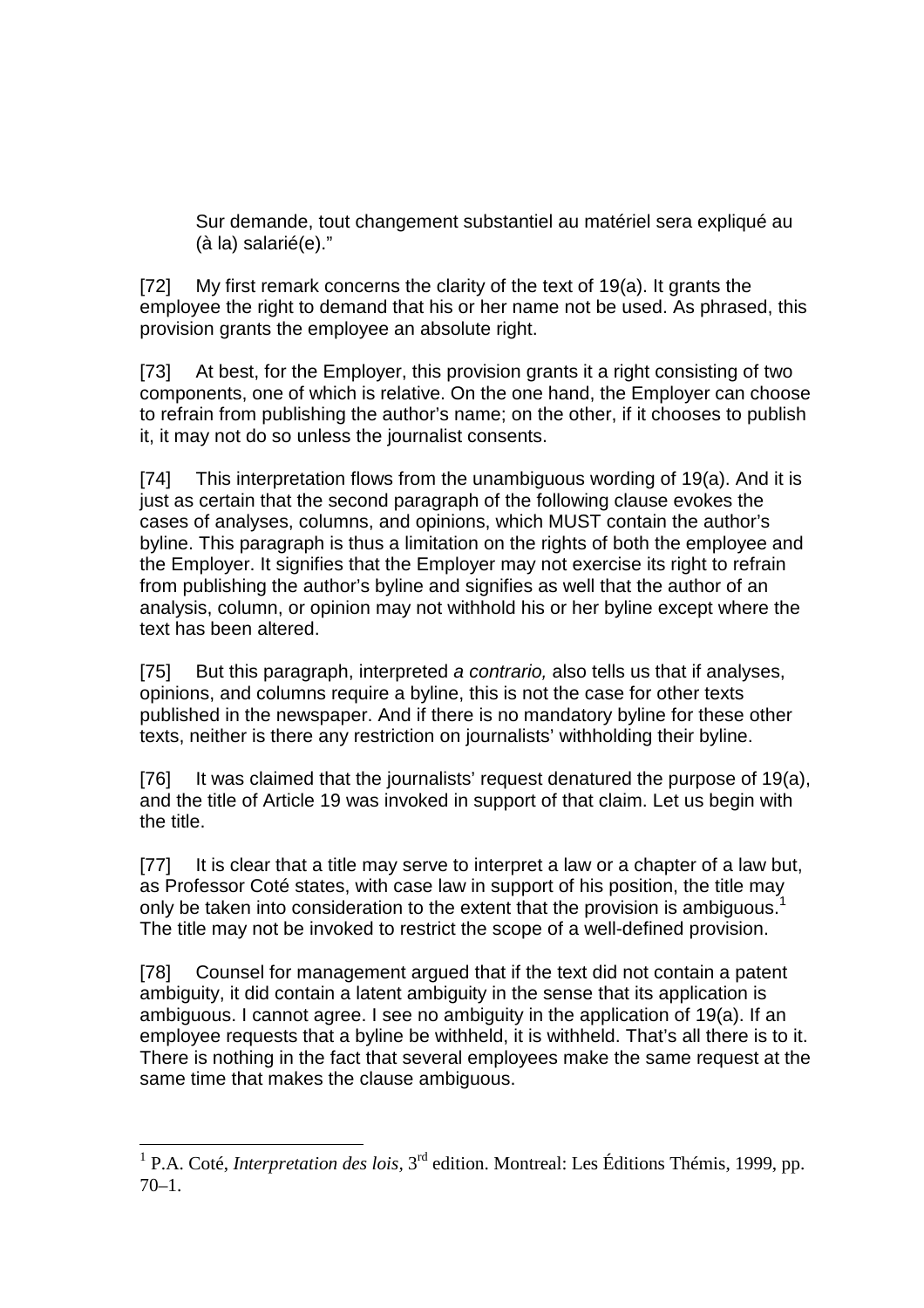[79] As Dr. Sotiron wrote: "Thus, the byline is a reflection of the reporter's personality and belongs to him as surely as the color of his eyes and other personal features. It follows that what he does with his name is his business."

[80] And Dr. Sotiron concluded by citing cases in which the withholding of bylines was used as a means of protest in North America. Concerning The Gazette itself, bylines have been withheld in the past on at least two occasions for other than personal reasons. This was done to express discontent (in 1984 to protest the torpor of the negotiations) or as a method of support for other journalists on strike (in 1998, if the articles were to be published in the Calgary Herald).

[81] On these two occasions, a number of employees opted to use their prerogative, that is, the right granted to them by 19(a) over the use of their name. Therefore, it is inaccurate to claim that past practice shows that the byline withholding prerogative has only been used when the journalist believed that his or her professional reputation might be affected (for example due to an assignment of little importance in the eyes of the journalist) or where the article itself had undergone significant alterations by the copy editor.

[82] On the contrary, past practice illustrates that 19(a) has been invoked for many other reasons.

[83] In short, the wording of 19(a) is very clear. There is no need to invoke the title of Article 19, nor even the intent of the negotiating parties, given a text that admits of so little ambiguity.

[84] I need not discuss here the legitimacy of CanWest's decision to publish national editorials in newspapers it owns. Perhaps it was merely a matter of the free exercise of its right to express itself. But the withholding of bylines by many journalists of The Gazette was perhaps an equally legitimate right. This right was granted to them by the collective agreement and the Employer could not prevent them from exercising it without violating its contractual undertakings.

# **FOR THESE REASONS, THE ARBITRATOR HEREBY:**

[85] **FINDS IN FAVOUR** of the grievance;

[86] **DECLARES** that the journalists have the right to withhold their byline as they see fit;